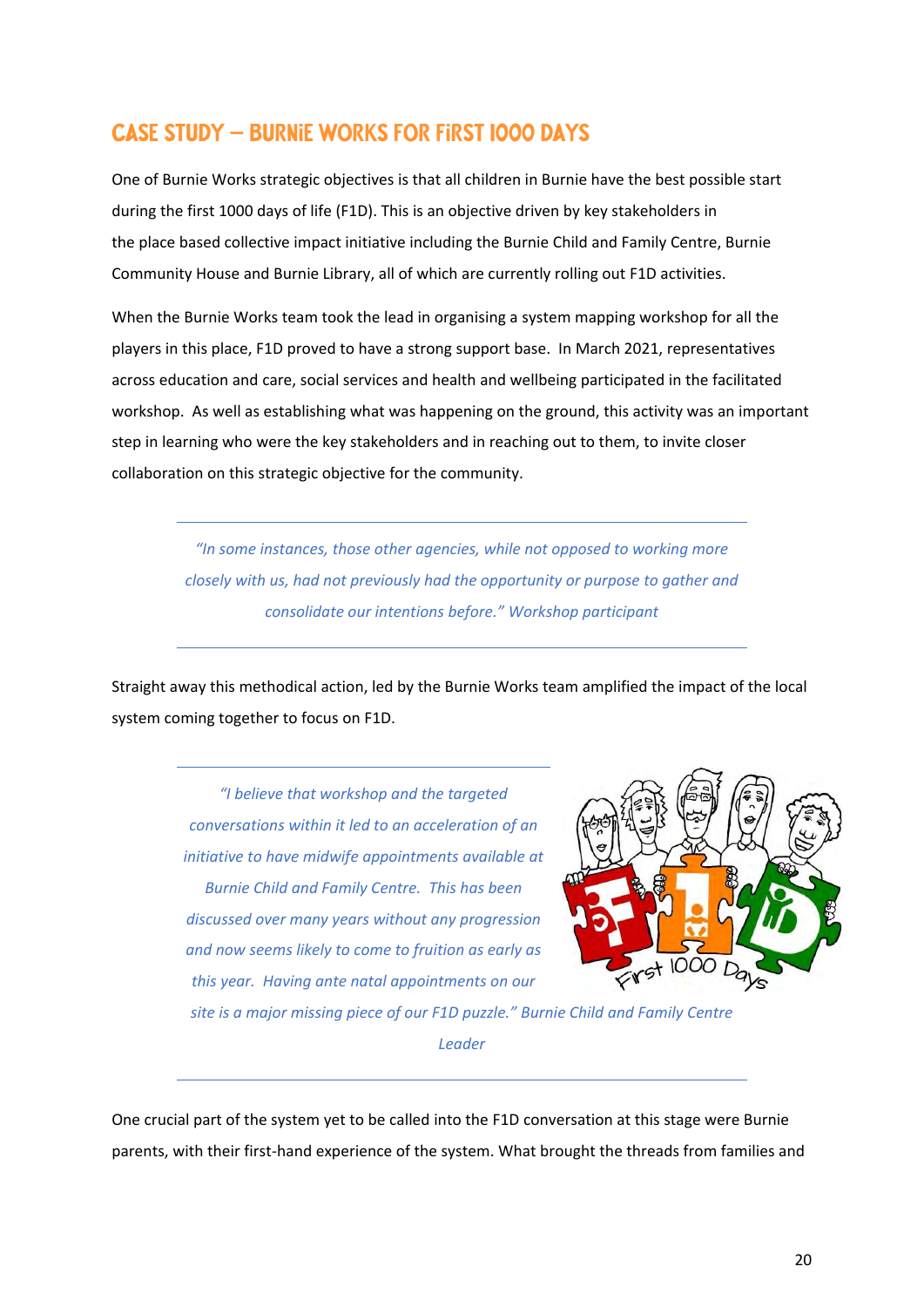services together was an opportunity to involve Burnie parents in the B4 Coalition Storytelling training.

This training was rolled out to community members and staff from the Burnie Child and Family Centre in June 2021. Parents were able to build skills and confidence in storytelling, while being able to reflect on their own experiences of F1D. This training will be rolled out further as the campaign continues in Burnie. Burnie Works role is to contribute its technical expertise to the activities that will support the community- led messaging.

#### **Burnie Works to support First 1000 Days Stakeholders**

Burnie Works is part of a steering group that has evolved out of the *B4 Coalition Storytelling* training with community members. The group is co-creating a communications campaign with the content and learnings that are emerging. The community stories are being interrogated with genuine respect to the Burnie Families who are sharing their lived experience. Further work is underway to develop appropriate design and strategy for amplifying the key messages. The process building capacity with this group and community. Ongoing connection with F1D stakeholders for their involvement in the messaging is a key action for this group in upcoming weeks and a feedback loop will aim to bring back all the players identified in the system mapping exercise together in October to further align to opportunities in the Tasmanian Child and Youth Wellbeing Framework.

*"The Burnie Works comms team is willing to help our F1D project gain a wider audience through creative and collaborative meetings with our team and our community groups who are contributing in huge ways to this project." Burnie Child and Family Centre Leader.* 

Radio advertising is currently being used to build awareness of the importance of this time in a child's life. It has been established that radio is a key method for communicating with Burnie Families, as identified by community members from the Burnie Families Group.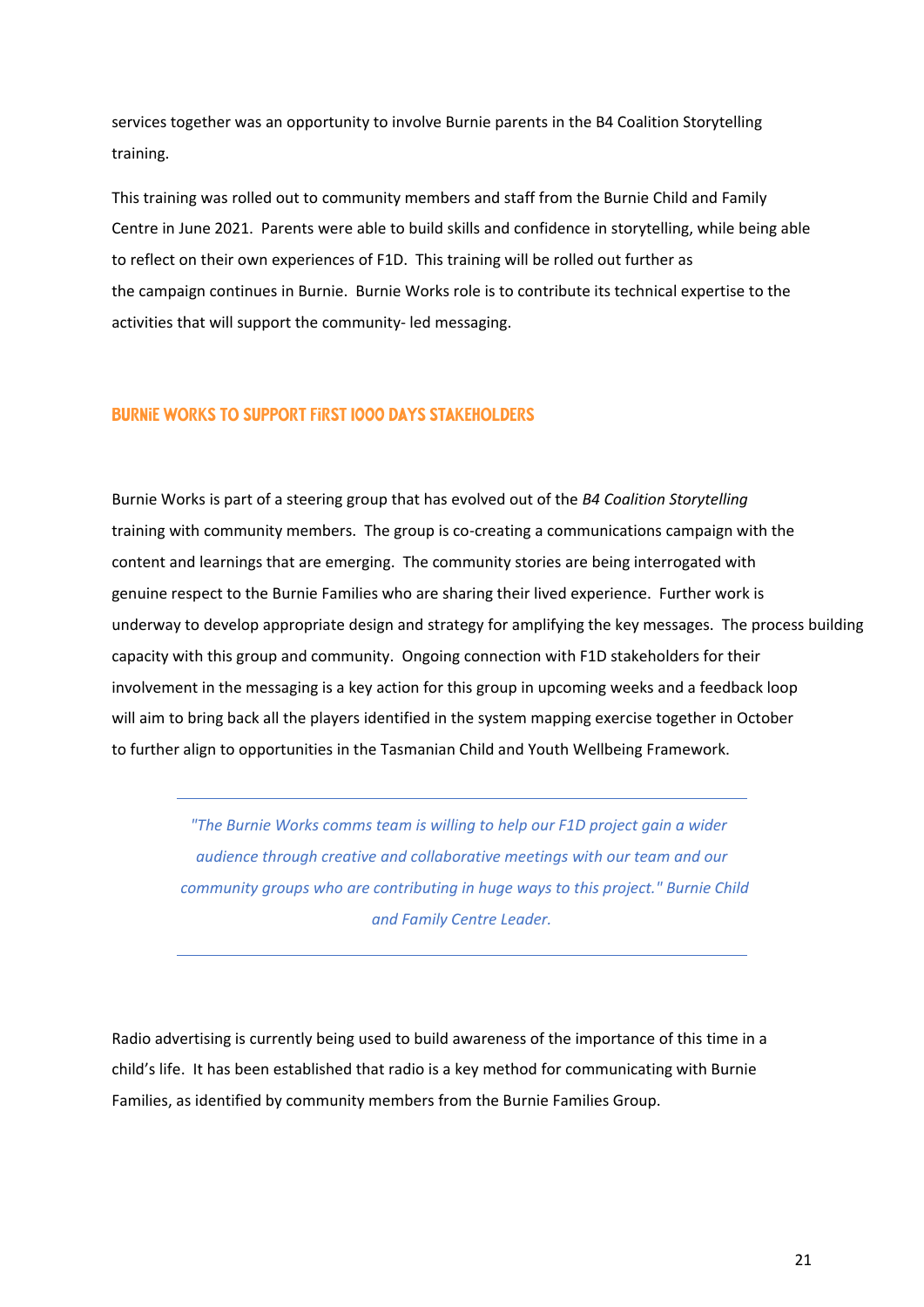Several Burnie Works, F1D stakeholders are branching off with activities to support the F1D campaign. Wide Angle Tasmania will be running film workshops with staff and community members from the Burnie Community House, The Burnie Child and Family Centre and the Burnie Library to build skills for storytelling. Workshops are also being held monthly at the Burnie Library where the B4 Storytelling methods are being shared. The Burnie Works Family Group that meets monthly at the Child and Family Centre is also tackling the topic of screen time, interested in whether this will feed into the F1D campaign, as more findings come to light. The release of Tasmania's Child and Youth Wellbeing Framework in August has listed improving the focus on the first 1,000 days as a strategic priority and this communication and focus will add grunt to the work on the ground, already established by Burnie Works in F1D initatives.

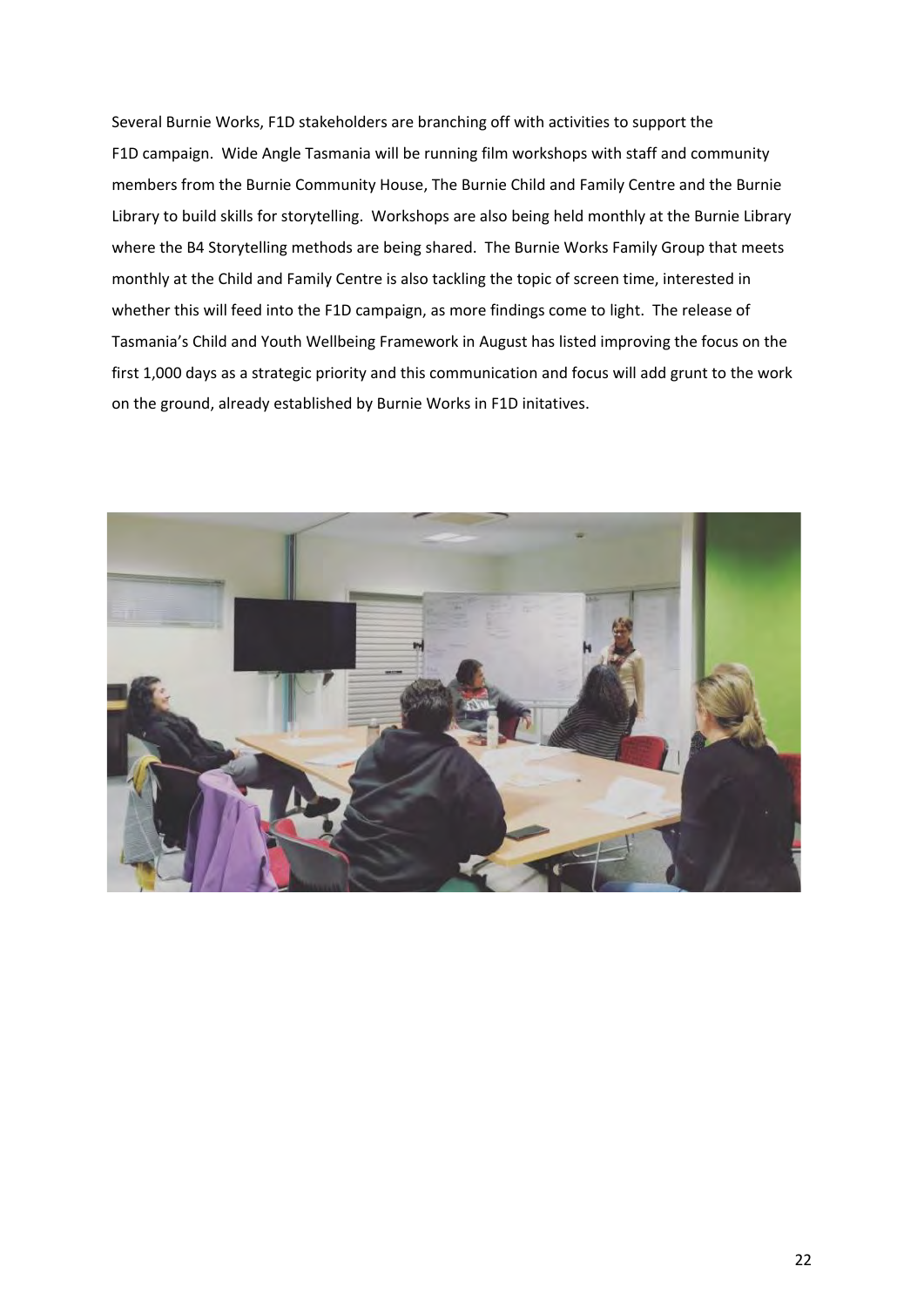## **Impact Case Study**

# **BURNIE WORKS WITH THE First 1,000 Days**

| <b>CHANGE IN THE CONDITIONS OF COLLECTIVE IMPACT</b>       |                                                                                                                                                                                                                                 |  |
|------------------------------------------------------------|---------------------------------------------------------------------------------------------------------------------------------------------------------------------------------------------------------------------------------|--|
| <b>Movement building</b>                                   | Enabling Burnie families to design the communication for the First<br>1,000 Days community campaign encourages ownership and is a lead<br>indicator for the potential that this will be a catalyst for a movement in<br>Burnie. |  |
| <b>Community Aspiration</b>                                | This project emerged from the community and members involved have<br>received capacity building opportunities through the story telling<br>project.                                                                             |  |
| <b>Strategic Learning and</b><br><b>Shared Measurement</b> | The project will use the transformational change framework outlined in<br>the Evaluation and Learning in Action case study.                                                                                                     |  |
| High leverage and<br>system focus activities               | The process to develop the community campaign has integrated<br>systemic issues identified by the community through the systems<br>mapping exercise.                                                                            |  |
| <b>Authentic community</b><br>engagement                   | Community members, lead service providers and other related<br>providers have been involved in the development of the campaign.                                                                                                 |  |
| <b>Container for</b><br>community change                   | The Burnie Works team roles were connector of networks and<br>relationships, facilitator, coordinator, communications expertise,<br>Understanding Measurement Evaluation and Learning expertise.                                |  |

| <b>CHANGE IN THE SYSTEMS</b> |                                                                                                                                                             |
|------------------------------|-------------------------------------------------------------------------------------------------------------------------------------------------------------|
| <b>Policies</b>              | A lead indicator of change is the commitment from child nurse                                                                                               |
| <b>Practices</b>             | programs to deliver services out of the child and family centre. This                                                                                       |
|                              | connection arose from the systems mapping workshop                                                                                                          |
| <b>Resource Flows</b>        | Burnie Works funded the initial systems mapping workshop which                                                                                              |
|                              | precipitated opportunities for the Child Family Centre and Community                                                                                        |
|                              | House to gain funding from the B4 Coalition for the community                                                                                               |
|                              | campaign.                                                                                                                                                   |
| <b>Relationships and</b>     | The systems mapping generated connections between key                                                                                                       |
| <b>Connections</b>           | stakeholders to focus on the First 1,000 Days in Burnie. The storytelling                                                                                   |
|                              | project and workshops have delivered community messages to                                                                                                  |
|                              | networks such as services clubs.                                                                                                                            |
| <b>Power Dynamics</b>        | Parents translating the generic First 1,000 Days messages to meet the                                                                                       |
|                              | needs of their experiences gives them power to determine the                                                                                                |
|                              | language and stories that will work for them and their community.                                                                                           |
| <b>Mental Models</b>         | Parents involved in creating the messages have learned new ways of<br>approaching parenting as they share their stories of what messages<br>matter to them. |